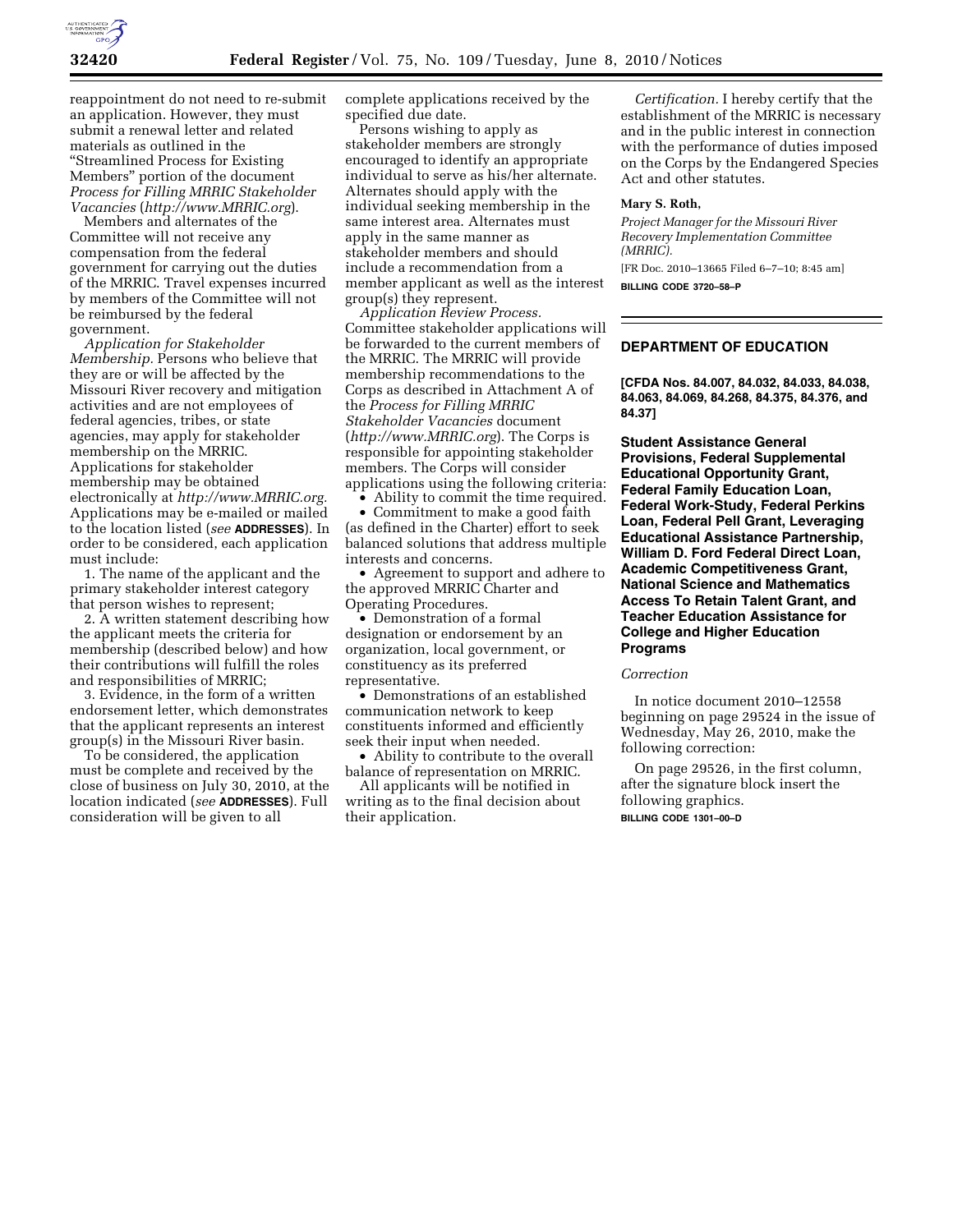| Institutions                      | Table A. Deadline Dates for Application Processing and Receipt of Student Aid Reports (SARs) or Institutional Student Information Records (ISIRs) by |                                                                            |                                                                                            |
|-----------------------------------|------------------------------------------------------------------------------------------------------------------------------------------------------|----------------------------------------------------------------------------|--------------------------------------------------------------------------------------------|
| Who submits?                      | What is submitted?                                                                                                                                   | Where is it submitted?                                                     | What is the deadline date for receipt?                                                     |
| Student                           | the Web" (original or<br>Free Application for Federal Student Aid<br>(FAFSA)-"FAFSA on<br>renewal)                                                   | Electronically to the Department's Central<br>Processing System (CPS)      | June 30, 2010                                                                              |
|                                   | Signature Page (if required)                                                                                                                         | To the address printed on the signature<br>page                            | September 21, 2010                                                                         |
| Student through an<br>Institution | (original or renewal)<br>An electronic FAFSA                                                                                                         | Electronically to the Department's CPS                                     | June 30, 2010                                                                              |
| Student                           | A paper original FAFSA                                                                                                                               | To the address printed on the FAFSA or<br>envelope provided with the form  | June 30, 2010                                                                              |
| Student                           | Electronic corrections to the FAFSA using<br>"Corrections on the Web"                                                                                | Electronically to the Department's CPS                                     | September 21, 2010                                                                         |
|                                   | Signature Page (if required)                                                                                                                         | To the address printed on the signature<br>page                            | September 21, 2010                                                                         |
| Student through an<br>Institution | Electronic corrections to the FAFSA                                                                                                                  | Electronically to the Department's CPS                                     | September 21, 2010                                                                         |
| Student                           | FAFSA using a SAR,<br>including change of mailing and e-mail<br>Paper corrections to the<br>addresses or institutions                                | To the address printed on the SAR                                          | September 21, 2010                                                                         |
| Student                           | e-mail addresses,<br>change of institutions, or requests for a<br>Change of mailing and<br>duplicate SAR                                             | To the Federal Student Aid Information<br>Center by calling 1-800-433-3243 | September 21, 2010                                                                         |
| Student                           | Department's CPS (except for Parent PLUS)<br>SAR with an official expected family<br>contribution (EFC) calculated by the                            | To the institution                                                         | - the student's last date of enrollment; or<br>- September $28, 2010^2$<br>The earlier of: |
| Student through<br>CPS            | Department's CPS (except for Parent PLUS)<br>ISIR with an official EFC calculated by the                                                             | To the institution from the Department's<br>CPS                            | - the student's last date of enrollment; or<br>- September $28.2010^2$<br>The earlier of:  |

 $\mathbf{f}$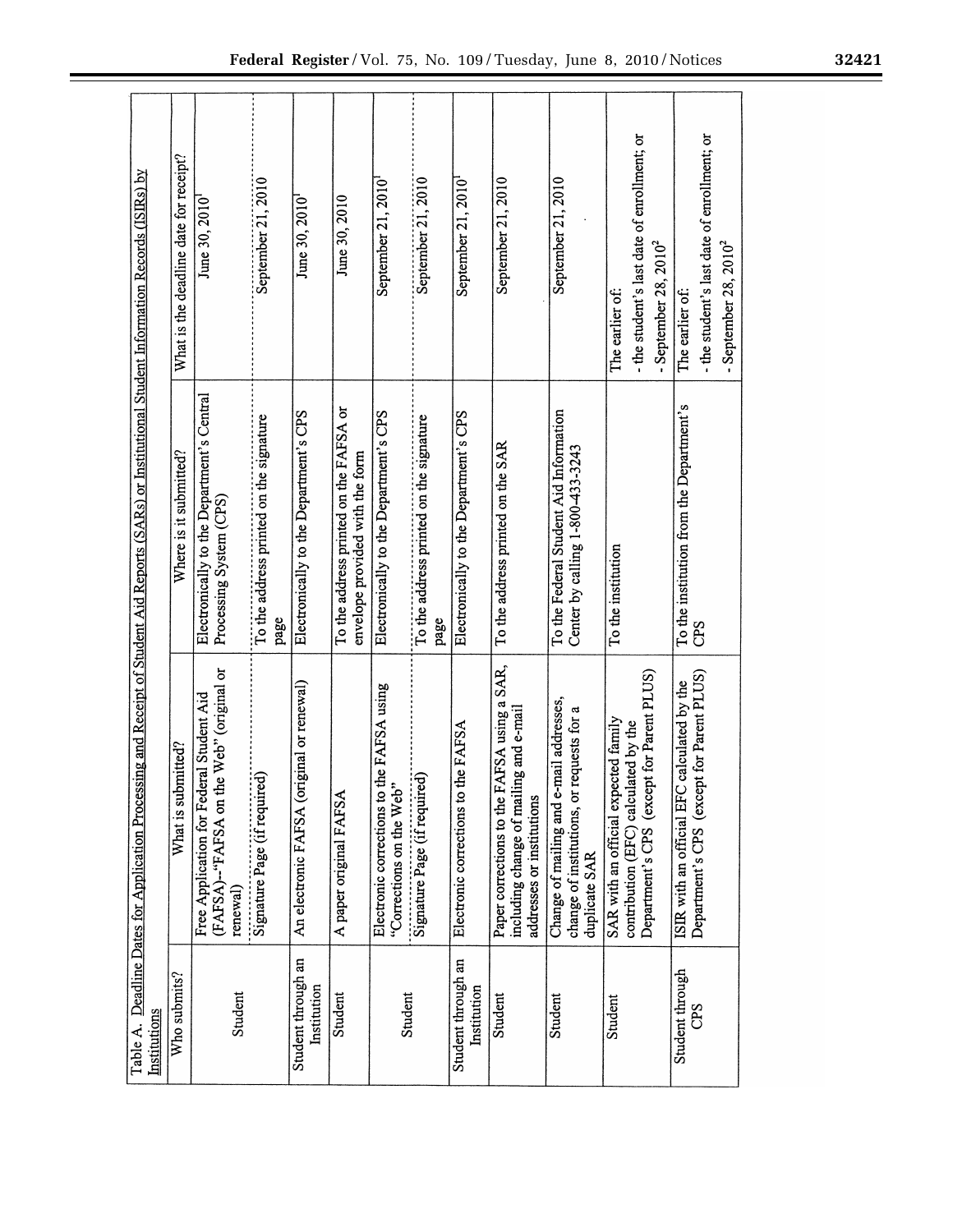| Except for a student meeting the conditions<br>for a late disbursement under 34 CFR | under 34 CFR 668.164 $(g)(4)(i)$ , the earlier of:<br>-180 days after the date of the institution's<br>For a student receiving a late disbursement<br>determination that the student withdrew or<br>- the student's last date of enrollment; or<br>otherwise became ineligible; or<br>$668.164(g)$ , the earlier of:<br>- September 28, $2010^2$<br>- September 28, $2010^2$ | -120 days after the student's last date of<br>- September 28, $2010^2$<br>enrollment; or<br>The earlier of: <sup>3</sup> | is considered to be the date the institution received the ISIR or SAR regardless of whether the institution has downloaded the ISIR from its                                                                                                                                                                                                                                                                                                                                                                                                                                                                                                                                                                                                                                                                                                                                                                                                                                                                                                                                                                                                                                                                                                                                                                                                                                                                                                  |
|-------------------------------------------------------------------------------------|------------------------------------------------------------------------------------------------------------------------------------------------------------------------------------------------------------------------------------------------------------------------------------------------------------------------------------------------------------------------------|--------------------------------------------------------------------------------------------------------------------------|-----------------------------------------------------------------------------------------------------------------------------------------------------------------------------------------------------------------------------------------------------------------------------------------------------------------------------------------------------------------------------------------------------------------------------------------------------------------------------------------------------------------------------------------------------------------------------------------------------------------------------------------------------------------------------------------------------------------------------------------------------------------------------------------------------------------------------------------------------------------------------------------------------------------------------------------------------------------------------------------------------------------------------------------------------------------------------------------------------------------------------------------------------------------------------------------------------------------------------------------------------------------------------------------------------------------------------------------------------------------------------------------------------------------------------------------------|
| To the institution                                                                  | To the institution from the Department's<br>CPS                                                                                                                                                                                                                                                                                                                              | To the institution                                                                                                       |                                                                                                                                                                                                                                                                                                                                                                                                                                                                                                                                                                                                                                                                                                                                                                                                                                                                                                                                                                                                                                                                                                                                                                                                                                                                                                                                                                                                                                               |
| Valid SAR (Pell, ACG, and National SMART<br>Grant Only)                             | and National<br>Valid ISIR (Pell, ACG,<br>SMART Grant Only)                                                                                                                                                                                                                                                                                                                  | Verification documents                                                                                                   | transmissions are started before 12:00 midnight but are not completed until after 12:00 midnight, those transmissions do not meet the deadline. In addition, any transmission submitted on or just prior<br>submission of verification documents for purposes of the campus-based programs, the FFEL Program, and the Federal Direct Loan Program. Students completing verification and submitting a valid<br>Although the Secretary has set this deadline date for the submission of verification documents, if corrections are required, deadline dates for submission of paper or electronic corrections and, for a<br>Federal Pell Grant, ACG, and National SMART Grant, the submission of a valid SAR or valid ISIR to the institution must still be met. An institution may establish an earlier deadline for the<br>The deadline for electronic transactions is 11:59 p.m. (Central Time) on the deadline date. Transmissions must be completed and accepted before 12:00 midnight to meet the deadline. If<br>to the deadline date that is rejected may not be reprocessed because the deadline will have passed by the time the user gets the information notifying him/her of the rejection.<br>based on the higher of the two EFCs.<br>SAIG mailbox or when the student submits the SAR to the institution.<br>The date the ISIR/SAR transaction was processed by CPS<br>SAR or valid ISIR while no longer enrolled will be paid I |
| Student                                                                             | Student through<br>CPS                                                                                                                                                                                                                                                                                                                                                       | Student                                                                                                                  |                                                                                                                                                                                                                                                                                                                                                                                                                                                                                                                                                                                                                                                                                                                                                                                                                                                                                                                                                                                                                                                                                                                                                                                                                                                                                                                                                                                                                                               |

Ξ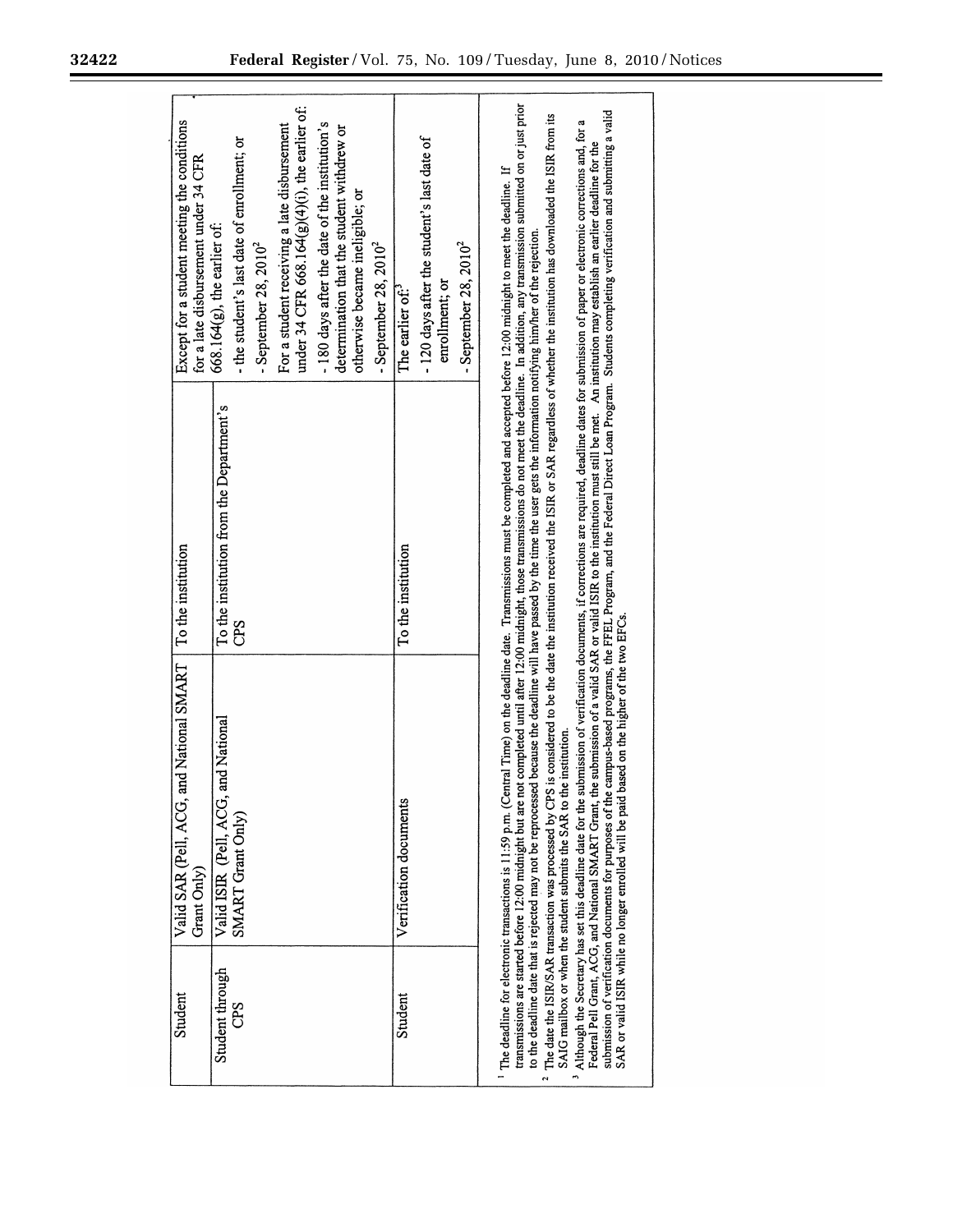| Federal Pell Grant, ACG, and National SMART Grant Programs Submission Dates for Disbursement Information by Institutions | What are the earliest disbursement, submission,<br>and deadline dates for receipt?<br>Where is it submitted? | 7 calendar days prior to the disbursement<br>a<br>to make an adjustment to previously reported<br>information as early as June 1, 2009, but no earlier<br>date under the Cash Monitoring #1 payment<br>30 calendar days after the institution makes<br>based upon a program review or initial audit<br>disbursement or becomes aware of the need<br>for a downward adjustment of a previously<br>Earliest Disbursement Date: February 20, 2009<br>required to submit disbursement information no<br>disbursement information as early as March 28,<br>7 calendar days prior to the disbursement<br>An institution may submit actual disbursement<br>date of an ACG or National SMART<br>Reimbursement or Cash Monitoring #2<br>disbursement date of a Federal Pell<br>information after September 30, 2010, only:<br>Except as provided below, an institution is<br>Under the advance payment method:<br>The date of disbursement under the<br>An institution may submit disbursement<br>(1) 30 calendar days prior to the<br>An institution may submit anticipated<br>reported award or disbursement;<br>Deadline Submission Dates:<br>September 30, 2010. <sup>1</sup><br>disbursement data; or<br>Earliest Submission Dates:<br>payment methods.<br>later than the earlier of:<br>Grant; or<br>method; or<br>Grant;<br>$\widehat{\infty}$<br>2009.<br>than:<br>$\widehat{e}$<br>$\mathbf{G}$<br>$\widehat{e}$<br>$\odot$<br>$\mathbf{\widehat{e}}$<br>ව<br>$\mathbf{\widehat{e}}$<br>Disbursement (COD) System using either:<br>- the COD Web site at: www.cod.ed.gov;<br>- the Student Aid Internet Gateway<br>To the Common Origination and<br>(SAIG) |
|--------------------------------------------------------------------------------------------------------------------------|--------------------------------------------------------------------------------------------------------------|------------------------------------------------------------------------------------------------------------------------------------------------------------------------------------------------------------------------------------------------------------------------------------------------------------------------------------------------------------------------------------------------------------------------------------------------------------------------------------------------------------------------------------------------------------------------------------------------------------------------------------------------------------------------------------------------------------------------------------------------------------------------------------------------------------------------------------------------------------------------------------------------------------------------------------------------------------------------------------------------------------------------------------------------------------------------------------------------------------------------------------------------------------------------------------------------------------------------------------------------------------------------------------------------------------------------------------------------------------------------------------------------------------------------------------------------------------------------------------------------------------------------------------------------------------------------------------------------------------------------------------------------------------|
|                                                                                                                          | What is submitted?                                                                                           | must be submitted for each Federal Pell Grant<br>At least one acceptable disbursement record<br>SMART Grant recipient at the institution.<br>recipient, ACG recipient, and National                                                                                                                                                                                                                                                                                                                                                                                                                                                                                                                                                                                                                                                                                                                                                                                                                                                                                                                                                                                                                                                                                                                                                                                                                                                                                                                                                                                                                                                                        |
| Table B.                                                                                                                 | submits?<br>Who                                                                                              | Institutions                                                                                                                                                                                                                                                                                                                                                                                                                                                                                                                                                                                                                                                                                                                                                                                                                                                                                                                                                                                                                                                                                                                                                                                                                                                                                                                                                                                                                                                                                                                                                                                                                                               |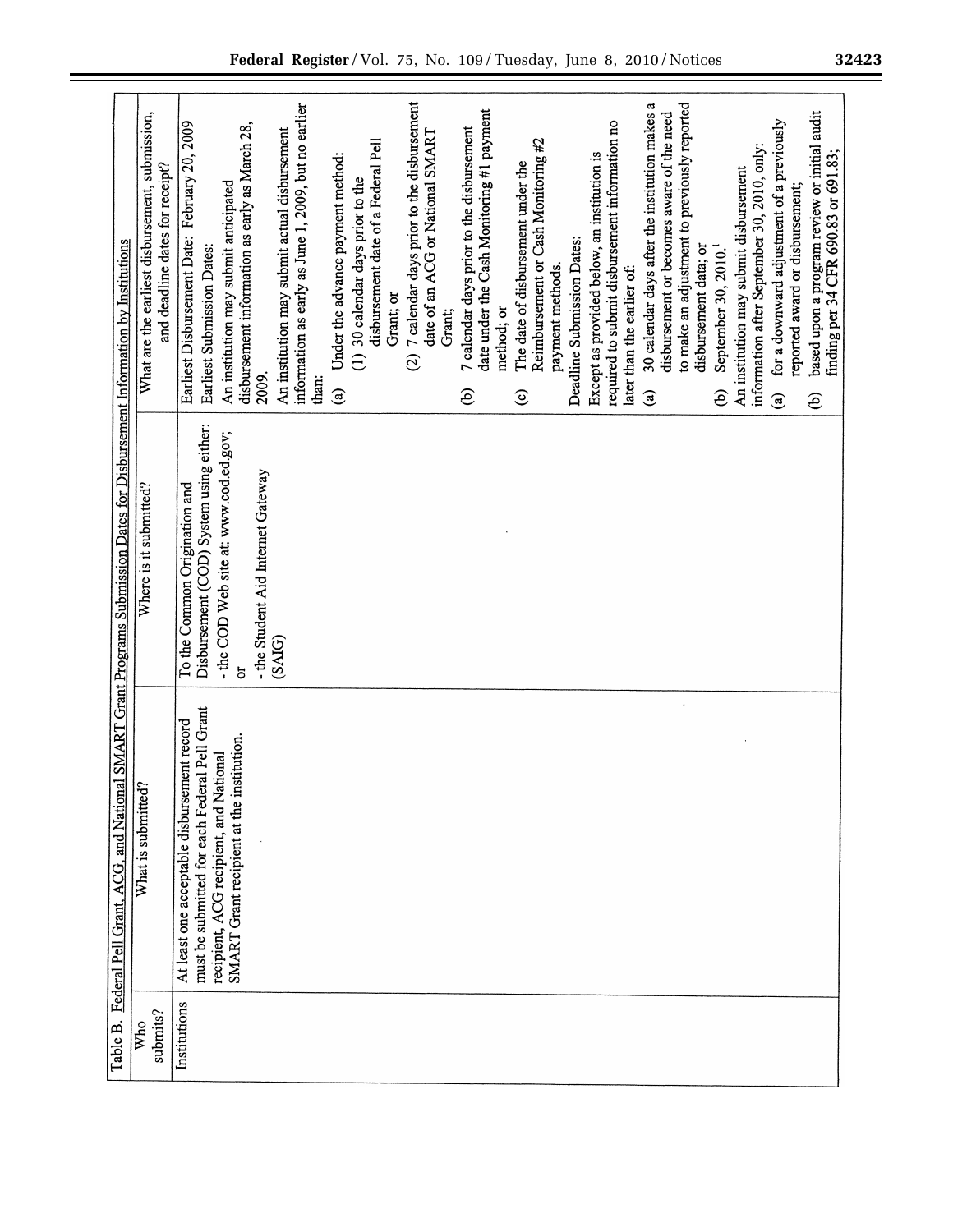|              |                                                                                                                                                                                                                                                                                                                                                                                                                                                                                                                                                                                                                                                                                                                                                                                                                                                                                                                 |                                        | (c) for reporting a late disbursement under $34$<br>blocked as a result of another institution<br>failing to post a downward adjustment.<br>for reporting disbursements previously<br>CFR 668.164 $(g)$ ; or<br>$\widehat{\mathbf{e}}$ |
|--------------|-----------------------------------------------------------------------------------------------------------------------------------------------------------------------------------------------------------------------------------------------------------------------------------------------------------------------------------------------------------------------------------------------------------------------------------------------------------------------------------------------------------------------------------------------------------------------------------------------------------------------------------------------------------------------------------------------------------------------------------------------------------------------------------------------------------------------------------------------------------------------------------------------------------------|----------------------------------------|----------------------------------------------------------------------------------------------------------------------------------------------------------------------------------------------------------------------------------------|
| Institutions | natural disaster or other unusual circumstances,<br>based on a<br>or an administrative error made by the<br>Request for administrative relief<br>Department                                                                                                                                                                                                                                                                                                                                                                                                                                                                                                                                                                                                                                                                                                                                                     | Via COD Web site at:<br>www.cod.ed.gov | - a date designated by the Secretary after<br>consultation with the institution; or<br>- February 1, 2011<br>The earlier of:                                                                                                           |
| Institutions | reporting a disbursement for the student within<br>30 days of the student's reenrollment but after<br>reenters the institution within 180 days after<br>if a student<br>initially withdrawing and the institution is<br>Request for administrative relief<br>September 30, 2010 <sup>2</sup>                                                                                                                                                                                                                                                                                                                                                                                                                                                                                                                                                                                                                    | Via COD Web site at:<br>www.cod.ed.gov | -30 days after the student reenrolls; or<br>The earlier of:<br>$-May 3, 2011$                                                                                                                                                          |
|              | NOTE: The COD System must accept origination data for a student from an institution before it accepts disbursement information from the institution for that student. Institutions may submit<br>The deadline for electronic transactions is 11:59 p.m. (Eastern Time) on September 30, 2010. Transmissions must be completed and accepted before 12:00 midnight to meet the deadline. If<br>prior to the deadline date that is rejected may not be reprocessed because the deadline will have passed by the time the user gets the information notifying him/her of the rejection.<br>origination and disbursement data for a student in the same transmission. However, if the origination data is rejected, the disbursement data is rejected.<br>Applies only to students enrolled in clock-hour and nonterm credit-hour educational programs.<br>transmissions are started before 12:00 midnight but are n |                                        | not completed until after 12:00 midnight, those transmissions will not meet the deadline. In addition, any transmission submitted on or just                                                                                           |

eri

Ξ